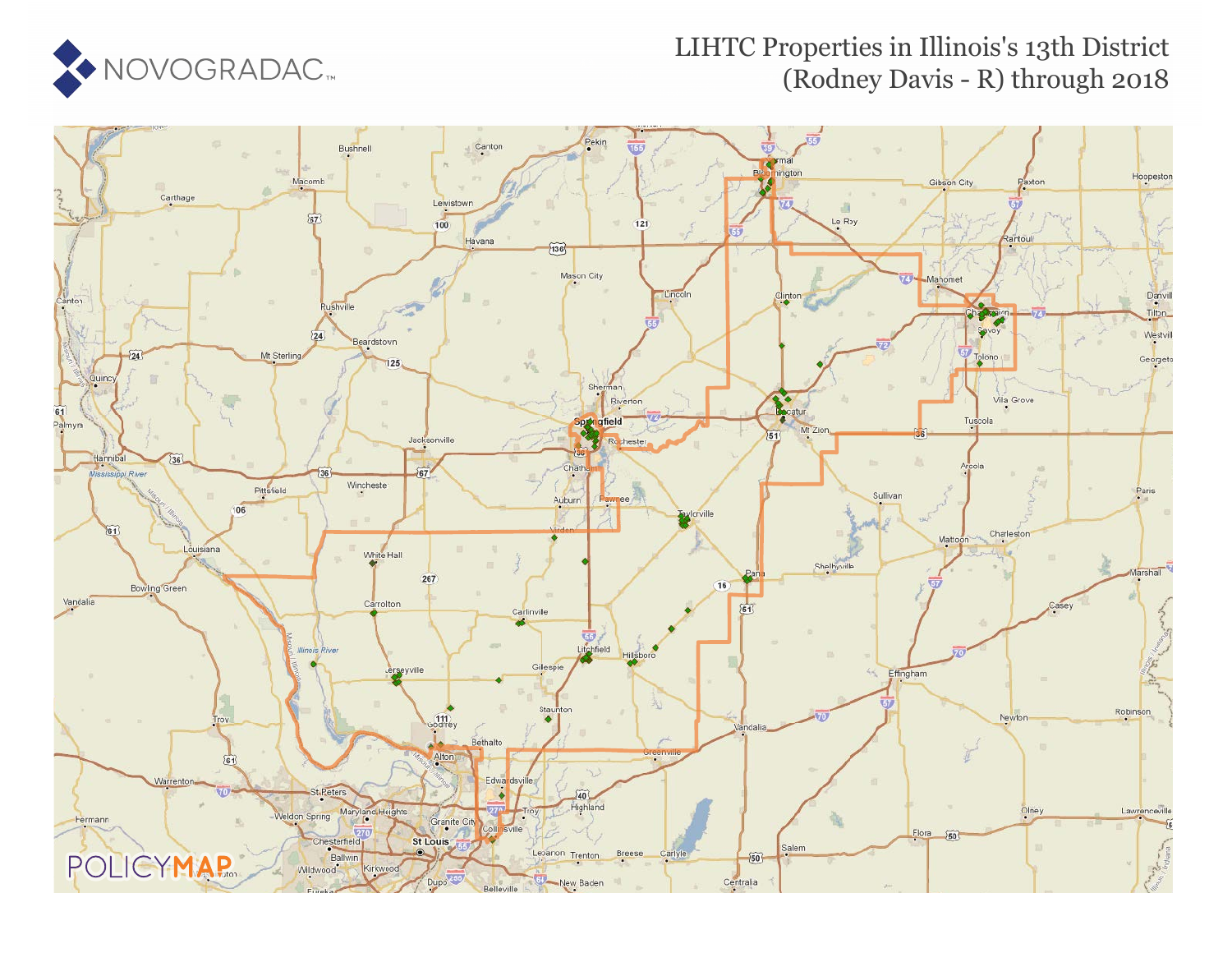| <b>Project Name</b>                            | <b>Address</b>                  | City               | <b>State</b> | <b>Zip Code</b> | Nonprofit<br><b>Sponsor</b> | <b>Allocation</b><br><b>Year</b> | <b>Annual</b><br><b>Allocated</b><br><b>Amount</b> | <b>Year Placed</b><br>in Service | <b>Construction Type</b>       | <b>Total</b><br><b>Units</b> | Low<br><b>Income</b><br><b>Units</b> | <b>Rent or</b><br><b>Income</b><br><b>Ceiling</b> | <b>Credit</b><br>Percentage Bond           | Tax-<br><b>Exempt</b> | <b>HUD Multi-</b><br>Family<br><b>Financing/Rental</b><br><b>Assistance</b> |
|------------------------------------------------|---------------------------------|--------------------|--------------|-----------------|-----------------------------|----------------------------------|----------------------------------------------------|----------------------------------|--------------------------------|------------------------------|--------------------------------------|---------------------------------------------------|--------------------------------------------|-----------------------|-----------------------------------------------------------------------------|
| <b>GREGORY SCHOOL</b><br><b>APTS</b>           | 202 W<br>COLUMBIA AVE CHAMPAIGN |                    | IL           | 61820           |                             | 1992                             | \$20,832                                           | 1992                             | <b>Acquisition and Rehab 7</b> |                              | $7\phantom{.0}$                      |                                                   | Not<br>Indicated                           |                       |                                                                             |
| <b>HEIGHTS GROUP</b><br>HOME                   | <b>40 HEIGHTS</b><br>CIR        | <b>TAYLORVILLE</b> | IL           | 62568           |                             | 1992                             | \$14,191                                           | 1992                             | <b>New Construction</b>        | 8                            | 8                                    |                                                   | Not<br>Indicated                           |                       |                                                                             |
| MILLER JERSEYVILLE<br><b>APTS</b>              | 400 MILLER DR JERSEYVILLE       |                    | $\rm IL$     | 62052           | $\rm\thinspace No$          | 1991                             | \$31,674                                           | 1992                             | <b>New Construction</b>        | 24                           | 24                                   | 60% AMGI                                          | $30\,\%$ present $\,$ No value             |                       |                                                                             |
| RUPERT APT OF WITT                             | 40 E<br><b>BROADWAY</b>         | <b>WITT</b>        | IL           |                 | No                          | 1992                             | \$8,610                                            | 1992                             | <b>New Construction</b>        | 6                            | 6                                    | 60% AMGI                                          | $30\,\%$ present $\,$ No value             |                       |                                                                             |
| <b>VILLAGE APTSOF</b><br><b>CLINTON II</b>     | 1610 E MAIN ST CLINTON          |                    | IL           | 61727           |                             | 1991                             | \$34,542                                           | 1992                             | <b>New Construction</b>        | 24                           | 24                                   |                                                   | Not<br>Indicated                           |                       |                                                                             |
| MILLER-HARDIN APTS 201 EARLEY ST HARDIN        |                                 |                    | IL           | 62047           | No                          | 1992                             | \$16,770                                           | 1992                             | <b>New Construction</b>        | 12                           | 12                                   | 60% AMGI                                          | $30\,\%$ present $\,$ No value             |                       |                                                                             |
| 800 N 6TH STREET<br><b>DUPLESX</b>             | 800 N SIXTH ST SPRINGFIELD      |                    | IL           | 62702           |                             | 1992                             | \$11,388                                           | 1993                             | Acquisition and Rehab 2        |                              | $\mathbf{2}$                         |                                                   | Not<br>Indicated                           |                       |                                                                             |
| CARLINVILLE<br><b>HEIGHTS APTS</b>             | 310 SPRUCE ST CARLINVILLE       |                    | IL           | 62626           | No                          | 1993                             | \$20,815                                           | 1993                             | <b>New Construction</b>        | 20                           | 20                                   | 60% AMGI                                          | 30 % present $\,$ No $\,$<br>value         |                       |                                                                             |
| COUNTRY PLACE APTS<br>(MAROA)                  | 202 S MAPLE ST MAROA            |                    | IL           | 61756           | No                          | 1992                             | \$28,376                                           | 1993                             | <b>New Construction</b>        | 20                           | 20                                   | 60% AMGI                                          | $30\,\%$ present $\,$ No value             |                       |                                                                             |
| <b>JOHN STREET</b><br><b>PROJECT</b>           | 317 W JOHN ST TAYLORVILLE       |                    | IL           | 62568           | No                          | 1993                             | \$24,739                                           | 1993                             | <b>New Construction</b>        | 12                           | 12                                   | 60% AMGI                                          | $70\,\%$ present $\,$ No value             |                       |                                                                             |
| 804 N 6TH ST DUPLEX 804 N SIXTH ST SPRINGFIELD |                                 |                    | IL           | 62702           | No                          | 1993                             | \$7,161                                            | 1993                             | <b>New Construction</b>        | $\boldsymbol{2}$             | $\mathbf{2}$                         | 60% AMGI                                          | $30\,\%$ present $\,$ No $\,$<br>value     |                       |                                                                             |
| FOX HILL APTS                                  | 701 FOX HILL<br>$\rm CIR$       | BLOOMINGTON IL     |              | 61701           | $\rm\, No$                  | 1993                             | \$431,333                                          | 1993                             | <b>New Construction</b>        | 88                           | ${\bf 88}$                           | 60% AMGI                                          | $30\,\%$ present $\,$ No value             |                       |                                                                             |
| HILLSBORO HEIGHTS 111 N OAK ST                 |                                 | <b>HILLSBORO</b>   | IL           | 62049           | $\rm\thinspace No$          | 1994                             | \$25,688                                           | 1994                             | Acquisition and Rehab 24       |                              | 24                                   | 60% AMGI                                          | Both $30\%$<br>and $70\%$<br>present value | No                    |                                                                             |

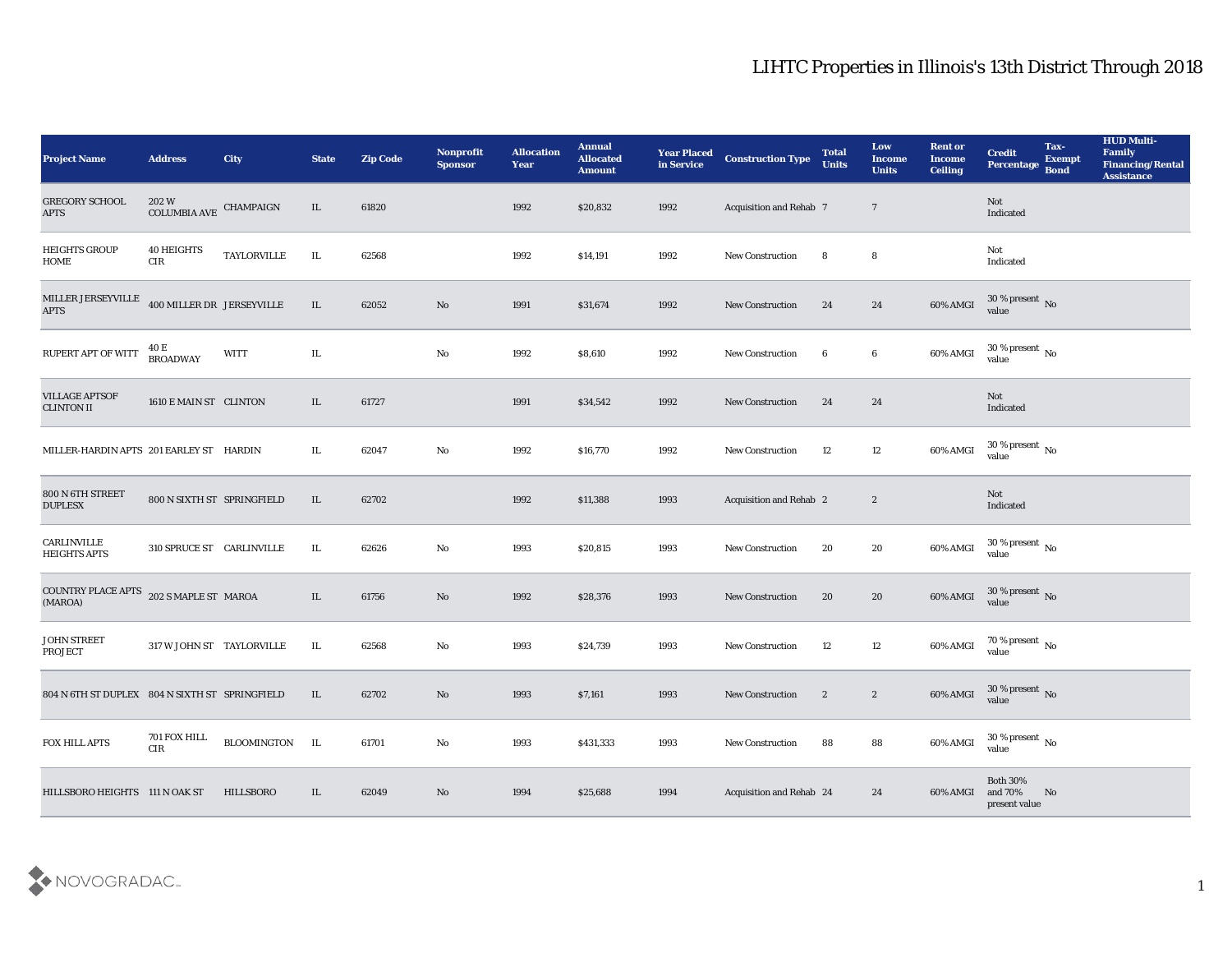| <b>Project Name</b>                                    | <b>Address</b>                              | <b>City</b>                  | <b>State</b> | <b>Zip Code</b> | Nonprofit<br><b>Sponsor</b> | <b>Allocation</b><br><b>Year</b> | <b>Annual</b><br><b>Allocated</b><br><b>Amount</b> | <b>Year Placed</b><br>in Service | <b>Construction Type</b> | <b>Total</b><br><b>Units</b> | Low<br><b>Income</b><br><b>Units</b> | <b>Rent or</b><br><b>Income</b><br><b>Ceiling</b> | <b>Credit</b><br>Percentage                 | Tax-<br><b>Exempt</b><br><b>Bond</b> | <b>HUD Multi-</b><br>Family<br><b>Financing/Rental</b><br><b>Assistance</b> |
|--------------------------------------------------------|---------------------------------------------|------------------------------|--------------|-----------------|-----------------------------|----------------------------------|----------------------------------------------------|----------------------------------|--------------------------|------------------------------|--------------------------------------|---------------------------------------------------|---------------------------------------------|--------------------------------------|-----------------------------------------------------------------------------|
| MAISON ROSE SENIOR 203 S VAN<br><b>CITIZEN APTS LP</b> | <b>BUREN ST</b>                             | LITCHFIELD                   | IL.          | 62056           | No                          | 1993                             | \$16,836                                           | 1994                             | <b>New Construction</b>  | 12                           | 12                                   | 60% AMGI                                          | 30 % present $\,$ No $\,$<br>value          |                                      |                                                                             |
| MILLER HARDIN APTS 203 EARLEY ST HARDIN<br>II          |                                             |                              | IL           | 62047           | No                          | 1993                             | \$12,385                                           | 1994                             | <b>New Construction</b>  | 10                           | 10                                   | 60% AMGI                                          | $30\%$ present No<br>value                  |                                      |                                                                             |
| ROYAL LAKES SENIOR 668 POPLAR<br><b>APTS</b>           | AVE                                         | <b>ROYAL LAKES</b>           | IL           | 62685           | No                          | 1992                             | \$12,473                                           | 1994                             | <b>New Construction</b>  | 8                            | 8                                    | 60% AMGI                                          | <b>Both 30%</b><br>and 70%<br>present value | No                                   |                                                                             |
| <b>BRIARWOOD APTS II</b>                               | 100<br>NORTHFIELD<br>DR                     | <b>NORMAL</b>                | IL           | 61761           | No                          | 1993                             | \$549,000                                          | 1994                             | <b>New Construction</b>  | 120                          | 120                                  | 60% AMGI                                          | <b>Both 30%</b><br>and 70%<br>present value | No                                   |                                                                             |
| 808 N SIXTH ST                                         | 808 N SIXTH ST SPRINGFIELD                  |                              | IL           | 62702           |                             | 1994                             | \$9,896                                            | 1994                             | Not Indicated            | $\mathbf{1}$                 | $\mathbf{1}$                         |                                                   | Not<br>Indicated                            |                                      |                                                                             |
| 921 N SIXTH STREET                                     | 921 N SIXTH ST SPRINGFIELD                  |                              | IL.          | 62702           | No                          | 1994                             | \$13,051                                           | 1995                             | Acquisition and Rehab 1  |                              | $\mathbf{1}$                         | 60% AMGI                                          | $30\,\%$ present $\,$ No value              |                                      |                                                                             |
| <b>BRIARWOOD GLEN</b><br><b>APTS</b>                   | 1800<br>ROCKINGHAM NORMAL<br>DR             |                              | IL.          | 61761           |                             | 1993                             | \$477,925                                          | 1995                             | <b>New Construction</b>  | 120                          | 120                                  |                                                   | 70 % present $\,$ No $\,$<br>value          |                                      |                                                                             |
| <b>HICKORY POINT APTS</b>                              | $189\text{ W HICKORY} \over \text{DECATUR}$ |                              | IL           | 62526           | No                          | 1994                             | \$377,197                                          | 1995                             | <b>New Construction</b>  | 80                           | 80                                   | 60% AMGI                                          | <b>Both 30%</b><br>and 70%<br>present value | No                                   |                                                                             |
| PRAIRIE GREEN APTS<br><b>PHASE I</b>                   | 2502 PRAIRIE<br><b>GREEN DR</b>             | <b>URBANA</b>                | IL           | 61802           | No                          | 1993                             | \$264,957                                          | 1995                             | <b>New Construction</b>  | 56                           | 56                                   | 60% AMGI                                          | 70 % present $\,$ No $\,$<br>value          |                                      |                                                                             |
| PRAIRIE GREEN APTS<br>PHASE II                         | 2502 PRAIRIE<br><b>GREEN DR</b>             | <b>URBANA</b>                | IL.          | 61802           | No                          | 1993                             | \$1,103,019                                        | 1995                             | <b>New Construction</b>  | 24                           | 24                                   | 60% AMGI                                          | <b>Both 30%</b><br>and 70%<br>present value | No                                   |                                                                             |
| <b>RAINBOW APTS</b>                                    | 1004 S SMITH<br>RD                          | <b>URBANA</b>                | IL           | 61802           | No                          | 1993                             | \$262,842                                          | 1995                             | <b>New Construction</b>  | 72                           | 72                                   | 60% AMGI                                          | 70 % present $\,$ No $\,$<br>value          |                                      |                                                                             |
| <b>DOUGLAS APTS</b>                                    | 209 DOUGLAS<br><b>ST</b>                    | $\rm BLOOMINGTON$ $\quad$ IL |              | 61701           |                             | 1993                             | \$244,621                                          | 1995                             | Acquisition and Rehab 52 |                              | 52                                   |                                                   | $70\,\%$ present $\,$ No value              |                                      |                                                                             |
| WHITE HALL                                             | 129 FANSLER CT WHITE HALL                   |                              | IL           | 62092           | $\mathbf {No}$              | 1994                             | \$37,032                                           | 1995                             | New Construction         | 24                           | 24                                   | 60% AMGI                                          | 70 % present $\,$ No $\,$<br>value          |                                      |                                                                             |

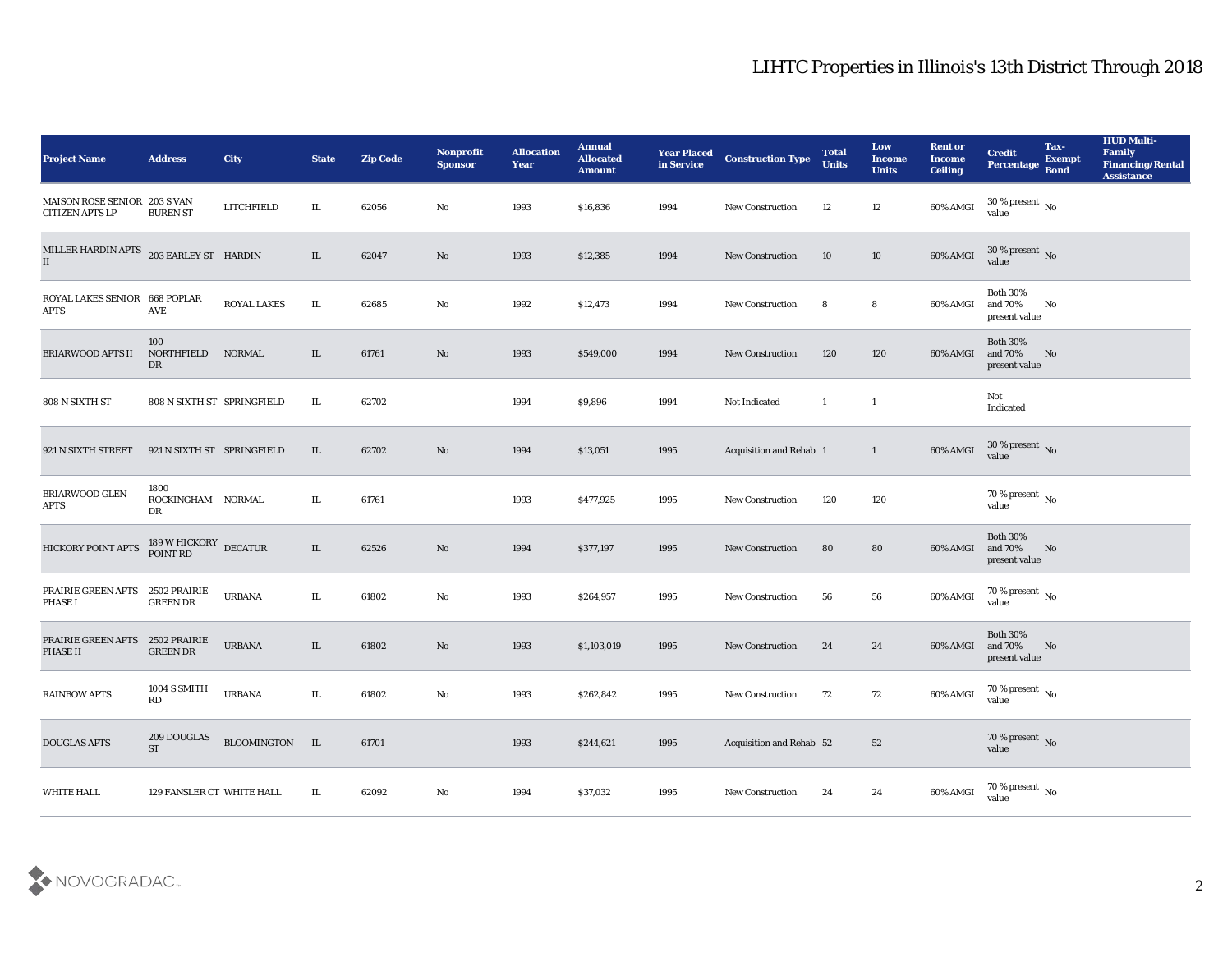| <b>Project Name</b>                                                | <b>Address</b>                       | <b>City</b>         | <b>State</b> | <b>Zip Code</b> | <b>Nonprofit</b><br><b>Sponsor</b> | <b>Allocation</b><br>Year | <b>Annual</b><br><b>Allocated</b><br><b>Amount</b> | <b>Year Placed</b><br>in Service | <b>Construction Type</b> | <b>Total</b><br><b>Units</b> | Low<br><b>Income</b><br><b>Units</b> | <b>Rent or</b><br><b>Income</b><br><b>Ceiling</b> | <b>Credit</b><br>Percentage                    | Tax-<br><b>Exempt</b><br><b>Bond</b> | <b>HUD Multi-</b><br>Family<br><b>Financing/Rental</b><br><b>Assistance</b> |
|--------------------------------------------------------------------|--------------------------------------|---------------------|--------------|-----------------|------------------------------------|---------------------------|----------------------------------------------------|----------------------------------|--------------------------|------------------------------|--------------------------------------|---------------------------------------------------|------------------------------------------------|--------------------------------------|-----------------------------------------------------------------------------|
| SPRINGMEADOW APTS 3101 BUTLER ST SPRINGFIELD                       |                                      |                     | IL           | 62703           | No                                 | 1993                      | \$347,365                                          | 1995                             | <b>New Construction</b>  | 84                           | 84                                   | 60% AMGI                                          | $30\,\%$ present $\,$ No value                 |                                      |                                                                             |
| 719 NORTH SIXTH ST                                                 | 719 N SIXTH ST SPRINGFIELD           |                     | IL           | 62702           | No                                 | 1994                      | \$12,382                                           | 1996                             | Acquisition and Rehab 2  |                              | $\boldsymbol{2}$                     | 60% AMGI                                          | <b>Both 30%</b><br>and 70%<br>present value    | No                                   |                                                                             |
| <b>BRISTOL GARDENS</b>                                             | 4815 N MLK JR<br>DR                  | <b>DECATUR</b>      | IL           | 62526           | No                                 | 1994                      | \$542,200                                          | 1996                             | <b>New Construction</b>  | 144                          | 144                                  | 60% AMGI                                          | 30 % present No<br>value                       |                                      |                                                                             |
| $\frac{\rm FARVIEW\ RIDGE\ A်}\, \frac{\rm 714\ ORLANDO}{\rm AVE}$ |                                      | <b>NORMAL</b>       | IL           | 61761           | No                                 | 1995                      | \$594,914                                          | 1996                             | <b>New Construction</b>  | 136                          | 136                                  | 60% AMGI                                          | <b>Both 30%</b><br>and $70\%$<br>present value | No                                   |                                                                             |
| KEHIAS PARK SQUARE 500 N STATE ST PANA<br><b>APTS</b>              |                                      |                     | IL           | 62557           | No                                 | 1994                      | \$10,884                                           | 1996                             | Acquisition and Rehab 20 |                              | 20                                   | 60% AMGI                                          | $30\,\%$ present $\,$ No value                 |                                      |                                                                             |
| OAKWOOD ESTATES<br>OF DECATUR                                      | 1400 W MOUND DECATUR<br>RD           |                     | IL.          | 62526           | No                                 | 1994                      | \$346,293                                          | 1996                             | <b>New Construction</b>  | 80                           | 80                                   | 60% AMGI                                          | <b>Both 30%</b><br>and 70%<br>present value    | No                                   |                                                                             |
| PRAIRIE GREEN APTS 2502 PRAIRIE<br><b>PHASE III</b>                | <b>GREEN DR</b>                      | <b>URBANA</b>       | IL           | 61802           | No                                 | 1994                      | \$199,210                                          | 1996                             | <b>New Construction</b>  | 48                           | 48                                   | 60% AMGI                                          | $70\,\%$ present $\,$ No value                 |                                      |                                                                             |
| <b>VIRDEN APTS</b>                                                 | 611 N DYE ST                         | <b>VIRDEN</b>       | IL           | 62690           | No                                 | 1995                      | \$15,350                                           | 1996                             | Acquisition and Rehab 16 |                              | 16                                   | 60% AMGI                                          | <b>Both 30%</b><br>and 70%<br>present value    | No                                   |                                                                             |
| ZIMMET SQUARE APTS 1 ZIMET DR                                      |                                      | <b>FARMERSVILLE</b> | IL           | 62533           | No                                 | 1994                      | \$11,058                                           | 1996                             | Acquisition and Rehab 20 |                              | 20                                   | 60% AMGI                                          | $30\,\%$ present $\,$ No value                 |                                      |                                                                             |
| <b>ELK TOWER APTS</b>                                              | 400 N MONROE LITCHFIELD<br><b>ST</b> |                     | IL.          | 62056           | No                                 | 1994                      | \$109,313                                          | 1996                             | Acquisition and Rehab 27 |                              | 27                                   | 60% AMGI                                          | $70\,\%$ present $\,$ No value                 |                                      |                                                                             |
| 641 NORTH 5TH ST                                                   | 641 N FIFTH ST SPRINGFIELD           |                     | IL.          | 62702           | No                                 | 1995                      | \$15,190                                           | 1997                             | <b>New Construction</b>  | $\boldsymbol{2}$             | $\mathbf{2}$                         | 60% AMGI                                          | 30 % present $\,$ No $\,$<br>value             |                                      |                                                                             |
| ORLANDO APTS                                                       | 617 ORLANDO<br>AVE                   | <b>NORMAL</b>       | IL.          | 61761           |                                    | 1995                      | \$975,182                                          | 1997                             | New Construction         | 168                          | 167                                  |                                                   | 70 % present $\,$ No $\,$<br>value             |                                      |                                                                             |
| <b>KING'S COURT</b><br>PROJECT                                     | 2641 E COOK ST SPRINGFIELD           |                     | IL           | 62703           | Yes                                | 1997                      | \$144,973                                          | 1998                             | Acquisition and Rehab 22 |                              | 18                                   | 60% AMGI                                          | Both $30\%$<br>and $70\%$<br>present value     | N <sub>0</sub>                       |                                                                             |

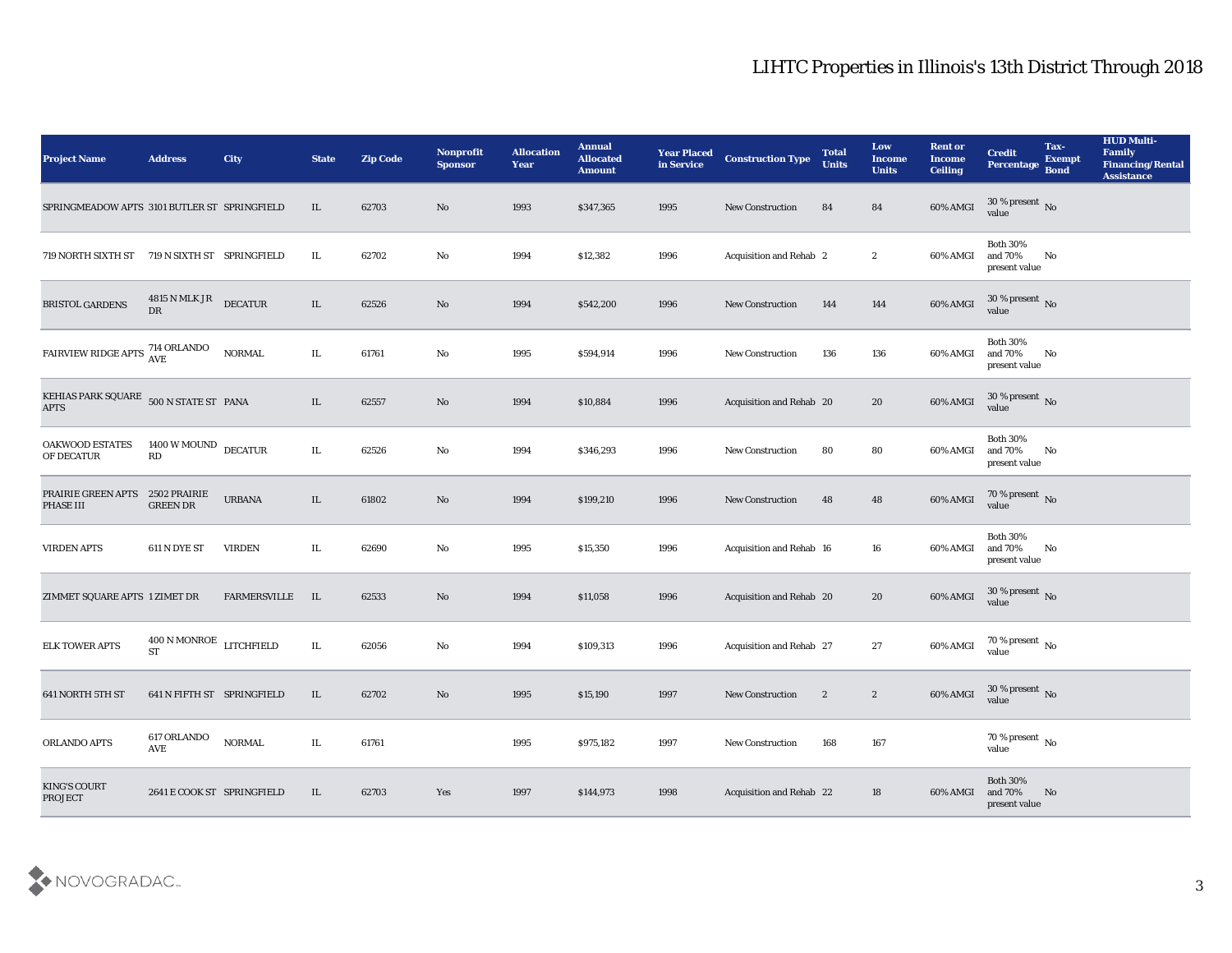| <b>Project Name</b>                                     | <b>Address</b>                         | <b>City</b>            | <b>State</b> | <b>Zip Code</b> | Nonprofit<br><b>Sponsor</b> | <b>Allocation</b><br><b>Year</b> | <b>Annual</b><br><b>Allocated</b><br><b>Amount</b> | <b>Year Placed</b><br>in Service | <b>Construction Type</b>              | <b>Total</b><br><b>Units</b> | Low<br><b>Income</b><br><b>Units</b> | <b>Rent or</b><br><b>Income</b><br><b>Ceiling</b> | <b>Credit</b><br>Percentage Bond                  | Tax-<br><b>Exempt</b> | <b>HUD Multi-</b><br>Family<br><b>Financing/Rental</b><br><b>Assistance</b> |
|---------------------------------------------------------|----------------------------------------|------------------------|--------------|-----------------|-----------------------------|----------------------------------|----------------------------------------------------|----------------------------------|---------------------------------------|------------------------------|--------------------------------------|---------------------------------------------------|---------------------------------------------------|-----------------------|-----------------------------------------------------------------------------|
| <b>CARLINVILLE SENIOR</b><br>HOUSING                    | 800 RANDALL<br>RD                      | CARLINVILLE            | IL           | 62626           | No                          | 1997                             | \$379,610                                          | 1998                             | <b>New Construction</b>               | 50                           | 30                                   | 60% AMGI                                          | <b>Both 30%</b><br>and $70\%$<br>present value    | No                    |                                                                             |
| <b>SHUMWAY APTS</b>                                     | <b>600 W THIRD ST TAYLORVILLE</b>      |                        | IL           | 62568           | No                          | 1998                             | \$30,224                                           | 1999                             | Acquisition and Rehab 24              |                              | 24                                   | 60% AMGI                                          | <b>Both 30%</b><br>and 70%<br>present value       | No                    |                                                                             |
| MADISON PARK PLACE 426 N 13TH ST                        |                                        | SPRINGFIELD            | IL           | 62702           | No                          | 1998                             | \$1,557,151                                        | 2000                             | <b>New Construction</b>               | 150                          | 149                                  | 60% AMGI                                          | <b>Both 30%</b><br>and 70%<br>present value       | No                    |                                                                             |
| TURNBERRY VILLAGE 901 VALLEY<br>(BLOOMINGTON)           | <b>VIEW CIR</b>                        | BLOOMINGTON            | IL           | 61705           | No                          | 1998                             | \$1,200,390                                        | 2000                             | <b>New Construction</b>               | 228                          | 184                                  | 60% AMGI                                          | <b>Both 30%</b><br>and 70%<br>present value       | No                    |                                                                             |
| MCKENDREE APTS                                          | 4600<br><b>MCKENDREE</b><br>DR         | <b>GODFREY</b>         | IL.          | 62035           | Yes                         | 1998                             | \$195,523                                          | 2000                             | <b>New Construction</b>               | 59                           | 59                                   | 60% AMGI                                          | <b>Both 30%</b><br>and 70%<br>present value       | No                    |                                                                             |
| TOWN CENTER APTS 2413 N NEIL ST CHAMPAIGN               |                                        |                        | IL           | 61820           | No                          | 1998                             | \$1,000,489                                        | 2000                             | <b>New Construction</b>               | 144                          | 144                                  | 60% AMGI                                          | <b>Both 30%</b><br>and 70%<br>present value       | No                    |                                                                             |
| UNION SQUARE APTS                                       | 902 S 25TH ST                          | SPRINGFIELD            | IL           | 62703           | Yes                         | 1998                             | \$841,679                                          | 2000                             | Acquisition and Rehab 284             |                              | 282                                  | 60% AMGI                                          | <b>Both 30%</b><br>and 70%<br>present value       | No                    |                                                                             |
| <b>MAYORS MANOR</b>                                     | 500W<br>ST                             | WASHINGTON BLOOMINGTON | IL.          | 61701           | Yes                         | 2000                             | \$132,927                                          | 2001                             | Acquisition and Rehab 26              |                              | 26                                   | 60% AMGI                                          | <b>Both 30%</b><br>and 70%<br>present value       | No                    |                                                                             |
| PARKVIEW APTS                                           | 100 PARKVIEW<br>LN                     | <b>SAVOY</b>           | IL           | 61874           | No                          | 1999                             | \$1,118,124                                        | 2001                             | New Construction                      | 176                          | 176                                  | 60% AMGI                                          | <b>Both 30%</b><br>and 70%<br>present value       | No                    |                                                                             |
| <b>INTEGRATED</b><br><b>COMMUNITY</b><br><b>HOUSING</b> | 202 S POPLAR<br><b>ST</b>              | <b>PANA</b>            | IL           | 62557           | No                          | 2001                             | \$330,738                                          | 2002                             | Both New Construction 25<br>and $A/R$ |                              | 25                                   | 60% AMGI                                          | <b>Both 30%</b><br>and 70%<br>present value       | No                    |                                                                             |
| OAKWOOD TRACE<br><b>TOWNHOMES</b>                       | 304 E<br><b>BEARDSLEY</b><br>AVE       | <b>CHAMPAIGN</b>       | IL           | 61820           | No                          | 2000                             | \$429,966                                          | 2002                             | Acquisition and Rehab 50              |                              | 50                                   | 60% AMGI                                          | <b>Both 30%</b><br>and 70%<br>present value       | No                    |                                                                             |
| <b>HILLSBORO APTS</b>                                   | 104<br>INDEPENDENC HILLSBORO<br>$E$ DR |                        | $\rm IL$     | 62049           | $\rm\, No$                  | 2001                             | \$189,323                                          | 2003                             | <b>New Construction</b>               | 20                           | ${\bf 20}$                           | 60% AMGI                                          | <b>Both 30%</b><br>and $70\%$ No<br>present value |                       |                                                                             |
| <b>CAPITOL PLAZA</b>                                    | 1210 E<br>WASHINGTON SPRINGFIELD<br>ST |                        | IL           | 62703           | $\mathbf {No}$              | 2002                             | \$332,461                                          | 2003                             | Acquisition and Rehab 150             |                              | 150                                  | 60% AMGI                                          | Both $30\%$<br>and 70%<br>present value           | No                    |                                                                             |

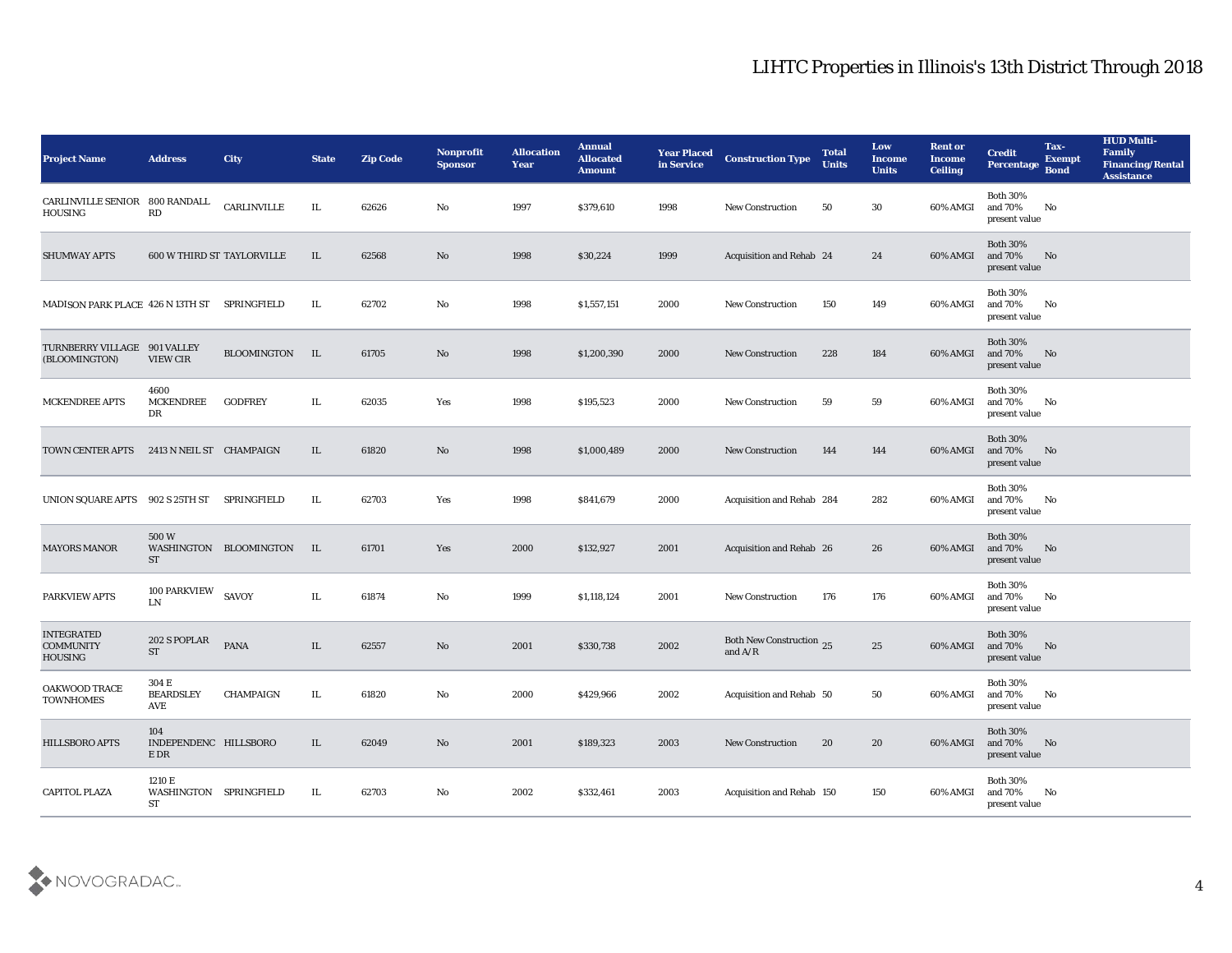| <b>Project Name</b>                                         | <b>Address</b>                                    | <b>City</b>                | <b>State</b> | <b>Zip Code</b> | Nonprofit<br><b>Sponsor</b> | <b>Allocation</b><br>Year | <b>Annual</b><br><b>Allocated</b><br><b>Amount</b> | <b>Year Placed</b><br>in Service | <b>Construction Type</b>       | <b>Total</b><br><b>Units</b>             | Low<br><b>Income</b><br><b>Units</b> | <b>Rent or</b><br><b>Income</b><br><b>Ceiling</b> | <b>Credit</b><br>Percentage                 | Tax-<br><b>Exempt</b><br><b>Bond</b> | <b>HUD Multi-</b><br>Family<br><b>Financing/Rental</b><br><b>Assistance</b> |
|-------------------------------------------------------------|---------------------------------------------------|----------------------------|--------------|-----------------|-----------------------------|---------------------------|----------------------------------------------------|----------------------------------|--------------------------------|------------------------------------------|--------------------------------------|---------------------------------------------------|---------------------------------------------|--------------------------------------|-----------------------------------------------------------------------------|
| <b>SUNLEY FUND I</b>                                        | 1915 $N$ ELIZABETH ST $\;$ SPRINGFIELD            |                            | IL           | 62702           |                             | 2003                      | \$307                                              | 2003                             | <b>Acquisition and Rehab 2</b> |                                          | $\boldsymbol{2}$                     |                                                   | Not<br>Indicated                            |                                      |                                                                             |
| <b>MAY APTS</b>                                             | 1701 BRYANT<br>AVE                                | EDWARDSVILLE IL            |              | 62025           |                             | 2013                      | \$1,085,207                                        | Insufficient<br>Data             | Not Indicated                  | 70                                       | 70                                   |                                                   | Not<br>Indicated                            |                                      |                                                                             |
| <b>BROWN SHOE</b><br><b>FACTORY LOFTS</b>                   | 212 S STATE ST LITCHFIELD                         |                            | IL           | 62056           | $\mathbf{N}\mathbf{o}$      | 2004                      | \$225,000                                          | Insufficient<br>Data             | Acquisition and Rehab 47       |                                          | 47                                   | 50% AMGI                                          | <b>Both 30%</b><br>and 70%<br>present value | N <sub>o</sub>                       |                                                                             |
| MILLER SOUTH APTS                                           | $1016$ S PRAIRIE JERSEYVILLE<br><b>ST</b>         |                            | $\;$ IL      | 62052           |                             | 1987                      | \$22,308                                           | 1987                             | Not Indicated                  | 19                                       | 19                                   | 60% AMGI                                          | Not<br>$\operatorname{Indicated}$           |                                      |                                                                             |
| PRAIRIE PRIDE<br><b>SENIOR</b>                              | 113 E MARTIN<br><b>ST</b>                         | <b>LITCHFIELD</b>          | IL           | 62056           |                             | 1987                      | \$7,410                                            | 1987                             | Not Indicated                  | $6\phantom{.0}$                          | $\bf 6$                              |                                                   | Not<br>Indicated                            |                                      |                                                                             |
| CARROLLTON APTS II 520 FOURTH ST CARROLLTON                 |                                                   |                            | IL           | 62016           |                             | 1988                      | \$14,495                                           | 1988                             | Not Indicated                  | 12                                       | 12                                   |                                                   | Not<br>Indicated                            |                                      |                                                                             |
| <b>CHESTNUT RIDGE</b><br><b>APTS</b>                        | 715 E ST JOHN LITCHFIELD<br><b>ST</b>             |                            | $\;$ IL      | 62056           |                             | 1988                      | \$15,918                                           | 1988                             | Not Indicated                  | 12                                       | 12                                   |                                                   | Not<br>Indicated                            |                                      |                                                                             |
| MILLER'S NORTH APTS $^{700}_{\rm ST}$ N LIBERTY JERSEYVILLE |                                                   |                            | IL           | 62052           |                             | 1988                      | \$16,577                                           | 1988                             | Not Indicated                  | 12                                       | 12                                   |                                                   | Not<br>Indicated                            |                                      |                                                                             |
| NORTH 4TH STREET                                            | 1027 N FOURTH SPRINGFIELD<br><b>ST</b>            |                            | IL           | 62702           |                             | 1988                      | \$1,649                                            | 1988                             | Not Indicated                  | $\mathbf{2}$                             | $\boldsymbol{2}$                     |                                                   | Not<br>Indicated                            |                                      |                                                                             |
| <b>SCHNAPP APTS I</b>                                       | 1629 E COOK ST SPRINGFIELD                        |                            | IL           | 62703           |                             | 1988                      | \$3,440                                            | 1988                             | Not Indicated                  | $\overline{4}$                           | $\overline{4}$                       |                                                   | Not<br>Indicated                            |                                      |                                                                             |
| <b>SWEET GUM APTS</b>                                       | 801 S ILLINOIS LITCHFIELD<br>$\operatorname{AVE}$ |                            | IL           | 62056           |                             | 1988                      | \$15,654                                           | 1988                             | Not Indicated                  | 12                                       | 12                                   |                                                   | Not<br>Indicated                            |                                      |                                                                             |
| 1115 S 14TH                                                 | 1115 S 14TH ST SPRINGFIELD                        |                            | $\rm IL$     | 62703           |                             | 1989                      | \$2,687                                            | 1989                             | Not Indicated                  | $\mathbf{1}$<br>$\overline{\phantom{a}}$ |                                      |                                                   | Not<br>Indicated                            |                                      |                                                                             |
| 317 W JOHNSON ST                                            | <b>ST</b>                                         | 317 W JOHNSON COLLINSVILLE | IL           | 62234           |                             | 1989                      | \$1,652                                            | 1989                             | Not Indicated                  | 12                                       | 12                                   |                                                   | Not<br>Indicated                            |                                      |                                                                             |

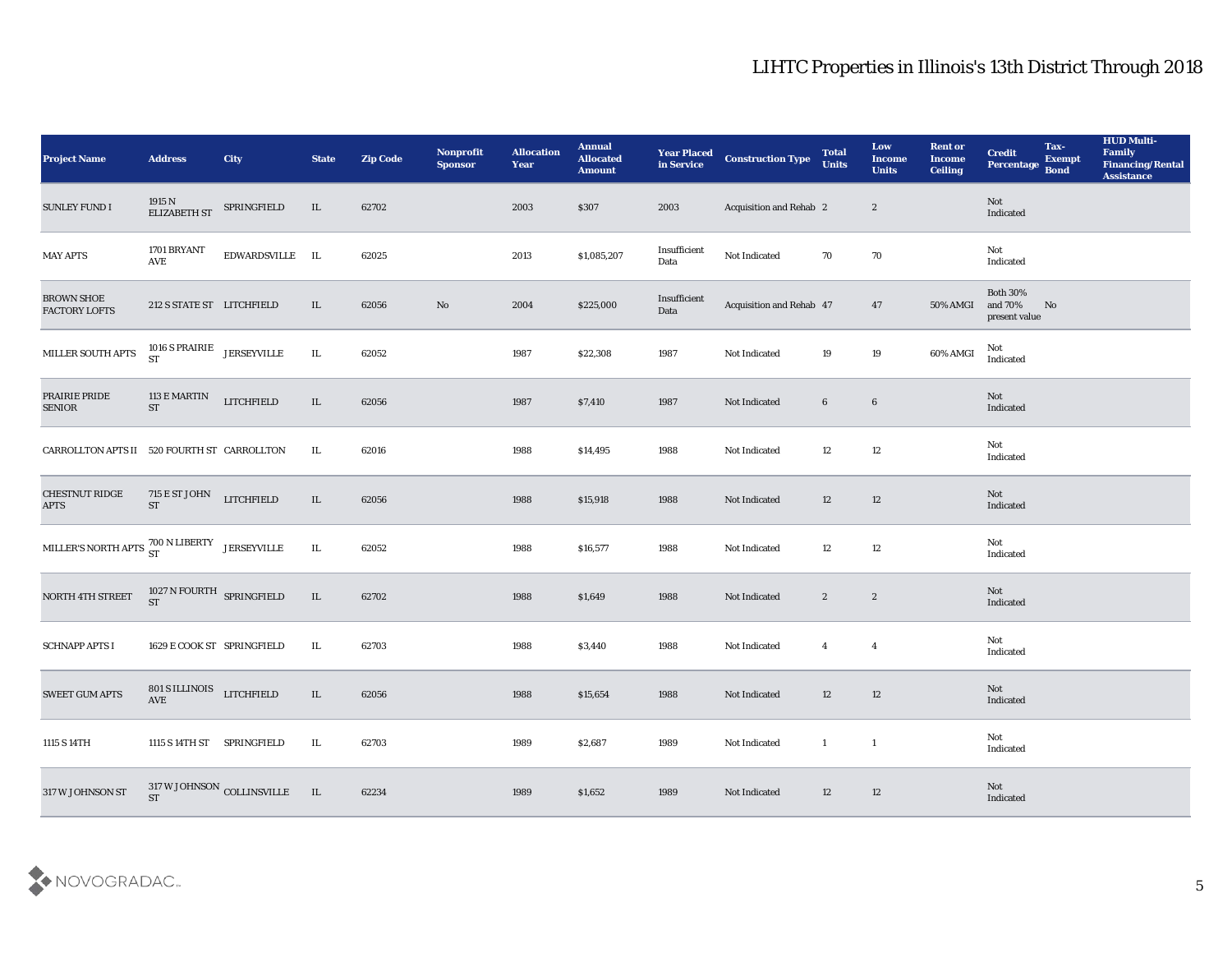| <b>Project Name</b>                                   | <b>Address</b>                        | <b>City</b>    | <b>State</b> | <b>Zip Code</b> | Nonprofit<br><b>Sponsor</b> | <b>Allocation</b><br>Year | <b>Annual</b><br><b>Allocated</b><br><b>Amount</b> | <b>Year Placed</b><br>in Service | <b>Construction Type</b> | <b>Total</b><br><b>Units</b> | Low<br><b>Income</b><br><b>Units</b> | <b>Rent or</b><br><b>Income</b><br><b>Ceiling</b> | <b>Credit</b><br>Percentage                                     | Tax-<br><b>Exempt</b><br><b>Bond</b> | <b>HUD Multi-</b><br>Family<br><b>Financing/Rental</b><br><b>Assistance</b> |
|-------------------------------------------------------|---------------------------------------|----------------|--------------|-----------------|-----------------------------|---------------------------|----------------------------------------------------|----------------------------------|--------------------------|------------------------------|--------------------------------------|---------------------------------------------------|-----------------------------------------------------------------|--------------------------------------|-----------------------------------------------------------------------------|
| <b>ASHBERRY</b><br>RETIREMENT APTS                    | 701 N PINE ST                         | <b>NOKOMIS</b> | IL           | 62075           |                             | 1989                      | \$7,867                                            | 1989                             | Not Indicated            | 6                            | $\boldsymbol{6}$                     |                                                   | Not<br>Indicated                                                |                                      |                                                                             |
| COUNTRY PLACE APTS 244 W PRAIRIE ARGENTA<br>(ARGENTA) | <b>ST</b>                             |                | IL           | 62501           |                             | 1989                      | \$19,436                                           | 1989                             | Not Indicated            | 12                           | 12                                   |                                                   | Not<br>Indicated                                                |                                      |                                                                             |
| D'ADRIAN MEADOWS<br><b>APTS</b>                       | 1234 PREIS LN GODFREY                 |                | IL           | 62035           |                             | 1989                      | \$55,615                                           | 1989                             | Not Indicated            | 16                           | 16                                   |                                                   | Not<br>Indicated                                                |                                      |                                                                             |
| <b>MIDTOWN APTS</b>                                   | <b>402 S UNION ST STAUNTON</b>        |                | IL           | 62088           |                             | 1989                      | \$14,856                                           | 1989                             | Not Indicated            | 12                           | 12                                   |                                                   | Not<br>Indicated                                                |                                      |                                                                             |
| MILLER BRIGHTON<br><b>APTS</b>                        | 303 BROWN ST BRIGHTON                 |                | IL           |                 |                             | 1989                      | \$26,183                                           | 1989                             | Not Indicated            | 19                           | 19                                   |                                                   | Not<br>Indicated                                                |                                      |                                                                             |
| <b>WRENWOOD</b><br>RETIREMENT APTS                    | 4 BROADWAY WITT                       |                | IL           |                 |                             | 1989                      | \$7,158                                            | 1989                             | Not Indicated            | $6\phantom{.0}$              | $\boldsymbol{6}$                     |                                                   | Not<br>Indicated                                                |                                      |                                                                             |
| <b>BUTTS APTS #2</b>                                  | 606 W<br>LAWRENCE AVE SPRINGFIELD     |                | IL           | 62704           |                             | 1990                      | \$1,785                                            | 1990                             | Acquisition and Rehab 4  |                              | $\overline{\mathbf{4}}$              |                                                   | Not<br>Indicated                                                |                                      |                                                                             |
| PREIS LANE APTS                                       | 1234 PREIS LN GODFREY                 |                | IL           | 62035           |                             | 1990                      | \$25,396                                           | 1990                             | <b>New Construction</b>  | 8                            | 8                                    |                                                   | Not<br>Indicated                                                |                                      |                                                                             |
| <b>SUNLEY FUND II</b>                                 | 18 ALKEN CT                           | SPRINGFIELD    | IL           | 62703           |                             | 1990                      | \$1,413                                            | 1990                             | Acquisition and Rehab 1  |                              | $\mathbf{1}$                         |                                                   | Not<br>Indicated                                                |                                      |                                                                             |
| TOLONO MANOR APTS 407 E MAIN ST TOLONO                |                                       |                | IL           | 61880           |                             | 1990                      | \$25,094                                           | 1990                             | <b>New Construction</b>  | 16                           | 16                                   |                                                   | Not<br>Indicated                                                |                                      |                                                                             |
| D'ADRIAN MEADOWS<br><b>APTS II</b>                    | 1234 PREIS LN GODFREY                 |                | IL           | 62035           | No                          | 1991                      | \$49,560                                           | 1991                             | <b>New Construction</b>  | 16                           | 16                                   | 60% AMGI                                          | 30 % present $\,$ No $\,$<br>value                              |                                      |                                                                             |
| <b>NORTH RIDGE APTS</b>                               | $609$ N RIDGE<br>$\operatorname{AVE}$ | TAYLORVILLE    | $\;$ IL      | 62568           | Yes                         | 1991                      | \$32,460                                           | 1991                             | Acquisition and Rehab 24 |                              | 24                                   |                                                   | 60% AMGI $\frac{30 \text{ %} \text{ present}}{\text{value}}$ No |                                      |                                                                             |
| RUPERT APTS OF<br>IRVING                              | 120 E VINE ST IRVING                  |                | $\rm IL$     |                 | $\mathbf {No}$              | 1990                      | \$6,758                                            | 1991                             | New Construction         | 6                            | $\bf 6$                              | 60% AMGI                                          | 30 % present $\,$ No $\,$<br>value                              |                                      |                                                                             |

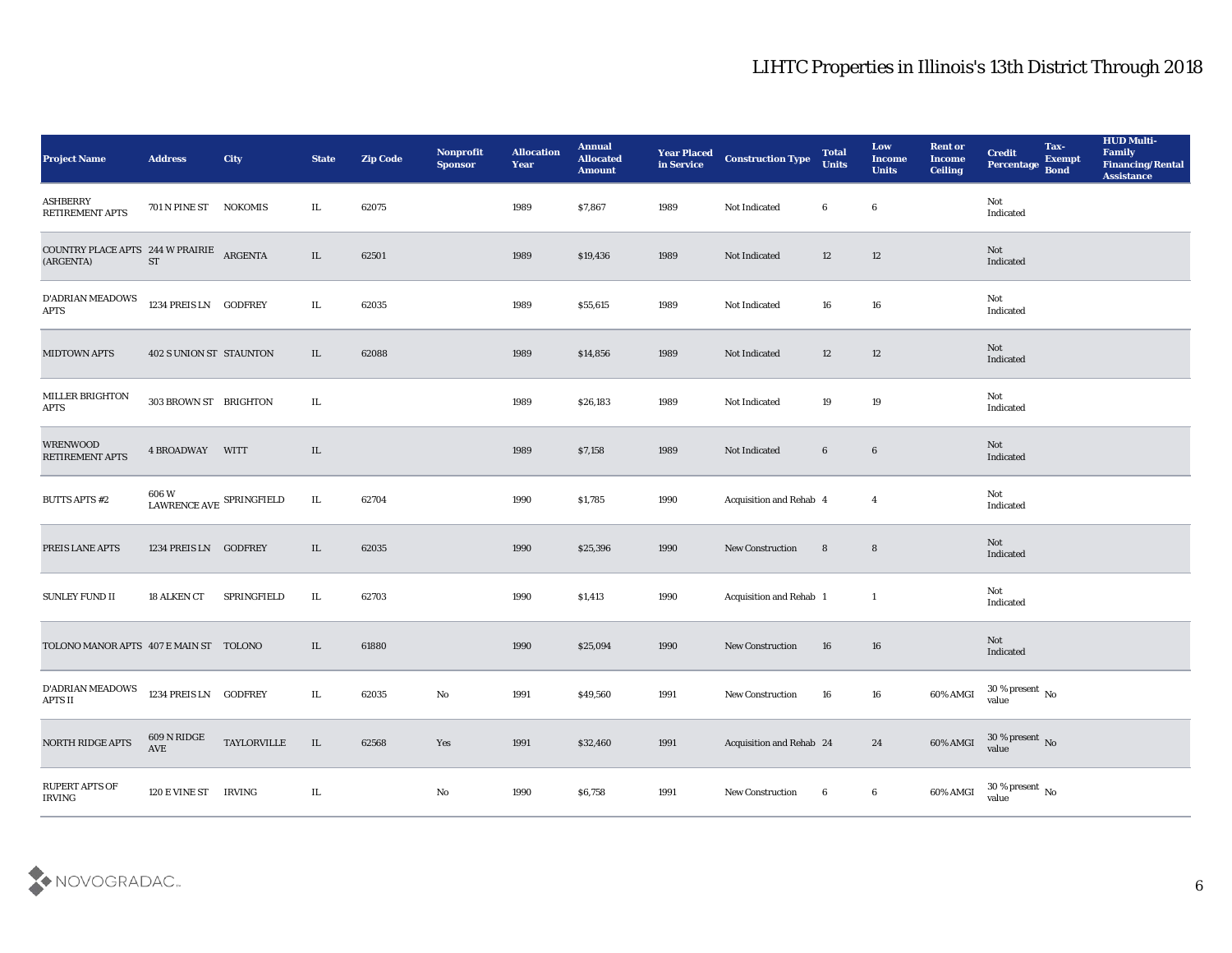| <b>Project Name</b>                                   | <b>Address</b>                                               | City        | <b>State</b> | <b>Zip Code</b> | Nonprofit<br><b>Sponsor</b> | <b>Allocation</b><br><b>Year</b> | <b>Annual</b><br><b>Allocated</b><br><b>Amount</b> | <b>Year Placed</b><br>in Service | <b>Construction Type</b>       | <b>Total</b><br><b>Units</b> | Low<br><b>Income</b><br><b>Units</b> | <b>Rent or</b><br><b>Income</b><br><b>Ceiling</b> | <b>Credit</b><br>Percentage Bond               | Tax-<br><b>Exempt</b> | <b>HUD Multi-</b><br>Family<br><b>Financing/Rental</b><br><b>Assistance</b> |
|-------------------------------------------------------|--------------------------------------------------------------|-------------|--------------|-----------------|-----------------------------|----------------------------------|----------------------------------------------------|----------------------------------|--------------------------------|------------------------------|--------------------------------------|---------------------------------------------------|------------------------------------------------|-----------------------|-----------------------------------------------------------------------------|
| <b>SUNLEY FUND V</b>                                  | 1115 S 13TH ST SPRINGFIELD                                   |             | IL           | 62703           | $\mathbf{N}\mathbf{o}$      | 1991                             | \$2,897                                            | 1991                             | New Construction               | $\mathbf{1}$                 | $\mathbf{1}$                         | <b>50% AMGI</b>                                   | $30\,\%$ present $\,$ No value                 |                       |                                                                             |
| UNION BAPTIST PLAZA $^{1400}_{\rm ST}$ E ADAMS        |                                                              | SPRINGFIELD | IL           | 62703           | No                          | 1990                             | \$15,433                                           | 1991                             | New Construction               | 24                           | 24                                   | 60% AMGI                                          | $30\,\%$ present $\,$ No value                 |                       |                                                                             |
| 913 N 7TH STREET                                      | 913 N SEVENTH SPRINGFIELD<br><b>ST</b>                       |             | $\rm IL$     | 62702           |                             | 1991                             | \$4,819                                            | 1991                             | <b>Acquisition and Rehab 3</b> |                              | $\mathbf{3}$                         |                                                   | Not<br>Indicated                               |                       |                                                                             |
| SPRINGFIELD ACRES                                     | <b>1665 SEVEN</b><br>PINES RD                                | SPRINGFIELD | IL           | 62704           |                             | 1989                             | \$805,759                                          | 1991                             | New Construction               | 168                          | 168                                  |                                                   | Not<br>Indicated                               |                       |                                                                             |
| <b>SUNLEY FUND III</b>                                | 1604 S 16TH ST SPRINGFIELD                                   |             | IL.          | 62703           |                             | 1991                             | \$2,062                                            | 1991                             | Acquisition and Rehab 1        |                              | $\mathbf{1}$                         |                                                   | Not<br>Indicated                               |                       |                                                                             |
| <b>SUNLEY FUND IV</b>                                 | 1700 S EIGHTH SPRINGFIELD<br>$\operatorname{ST}$             |             | IL           | 62703           |                             | 1991                             | \$3,594                                            | 1991                             | Acquisition and Rehab 1        |                              | $\mathbf{1}$                         |                                                   | Not<br>Indicated                               |                       |                                                                             |
| <b>DOUBLETREE APTS</b>                                | $1000\,\mathrm{W}\,\mathrm{TYLER}$ LITCHFIELD AVE            |             | IL           | 62056           | $\mathbf {No}$              | 1990                             | \$14,616                                           | 1991                             | New Construction               | 12                           | 12                                   | 60% AMGI                                          | $30\,\%$ present $\,$ No value                 |                       |                                                                             |
| 901 N SEVENTH ST<br><b>DUPLEX</b>                     | $901$ N SEVENTH $$\mbox{\sc SpRINGF}$<br>$\operatorname{ST}$ |             | IL           | 62702           |                             | 1992                             | \$7,793                                            | 1992                             | Acquisition and Rehab 2        |                              | $\boldsymbol{2}$                     |                                                   | Not<br>Indicated                               |                       |                                                                             |
| 903 N SEVENTH<br><b>STDUPLEX</b>                      | 903 N SEVENTH SPRINGFIELD<br><b>ST</b>                       |             | IL           | 62702           |                             | 1992                             | \$10,663                                           | 1992                             | Acquisition and Rehab 2        |                              | $\mathbf{2}$                         |                                                   | Not<br>Indicated                               |                       |                                                                             |
| 915 N SEVETH ST<br>HOUSE                              | 915 N SEVENTH SPRINGFIELD<br>ST                              |             | IL           | 62702           |                             | 1992                             | \$8,661                                            | 1992                             | Acquisition and Rehab 1        |                              | -1                                   |                                                   | Not<br>Indicated                               |                       |                                                                             |
| DESERT ROSE SENIOR 215 S VAN<br><b>CITIZENS APTS</b>  | <b>BUREN ST</b>                                              | LITCHFIELD  | IL           | 62056           | No                          | 1991                             | \$17,251                                           | 1992                             | <b>New Construction</b>        | 12                           | 12                                   | 60% AMGI                                          | $30\,\%$ present $\,$ No value                 |                       |                                                                             |
| LITCHFIELD HOMES                                      | 1011 ${\rm E}$ PRAIRIE LITCHFIELD<br><b>ST</b>               |             | IL           | 62056           | Yes                         | 2003                             | \$182,670                                          | 2004                             | New Construction               | 20                           | 18                                   | 60% AMGI                                          | <b>Both 30%</b><br>and 70%<br>present value    | No                    |                                                                             |
| TAYLORVILLE HOMES $^{902}_{ST}$ S HOUSTON TAYLORVILLE |                                                              |             | $\;$ IL      | 62568           | $\mathbf{N}\mathbf{o}$      | 2003                             | \$167,851                                          | 2004                             | <b>New Construction</b>        | 18                           | 18                                   | 60% AMGI                                          | <b>Both 30%</b><br>and 70% No<br>present value |                       |                                                                             |

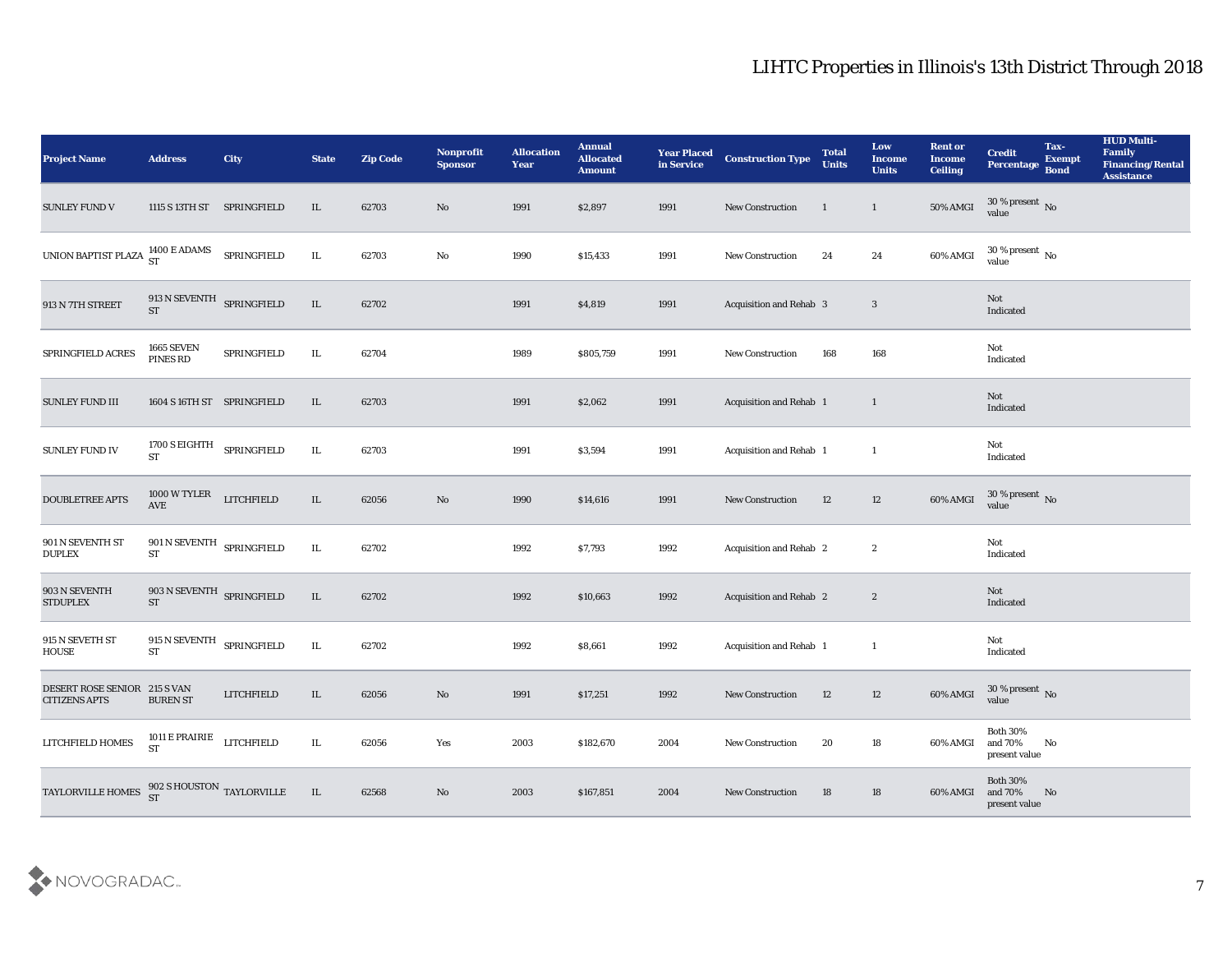| <b>Project Name</b>                                              | <b>Address</b>                              | <b>City</b>        | <b>State</b> | <b>Zip Code</b> | Nonprofit<br><b>Sponsor</b> | <b>Allocation</b><br><b>Year</b> | <b>Annual</b><br><b>Allocated</b><br><b>Amount</b> | <b>Year Placed</b><br>in Service | <b>Construction Type</b>                                                               | <b>Total</b><br><b>Units</b> | Low<br><b>Income</b><br><b>Units</b> | <b>Rent or</b><br><b>Income</b><br><b>Ceiling</b> | <b>Credit</b><br><b>Percentage</b>          | Tax-<br><b>Exempt</b><br><b>Bond</b> | <b>HUD Multi-</b><br>Family<br><b>Financing/Rental</b><br><b>Assistance</b> |
|------------------------------------------------------------------|---------------------------------------------|--------------------|--------------|-----------------|-----------------------------|----------------------------------|----------------------------------------------------|----------------------------------|----------------------------------------------------------------------------------------|------------------------------|--------------------------------------|---------------------------------------------------|---------------------------------------------|--------------------------------------|-----------------------------------------------------------------------------|
| <b>DANBURY COURTS</b>                                            | <b>19 BASIL WAY</b>                         | BLOOMINGTON        | IL           | 61705           | No                          | 2000                             | $\$0$                                              | 2004                             | New Construction                                                                       | 96                           | 96                                   | 60% AMGI                                          | <b>Both 30%</b><br>and 70%<br>present value | No                                   |                                                                             |
| <b>INTEGRATED</b><br><b>COMMUNITY</b><br><b>HOUSING II</b>       | 709 E<br>WASHINGTON PANA<br><b>ST</b>       |                    | IL           | 62557           | No                          | 2003                             | \$174,597                                          | 2004                             | <b>Both New Construction 15</b><br>and $A/R$                                           |                              | 15                                   | 60% AMGI                                          | 70 % present No<br>value                    |                                      |                                                                             |
| <b>ROOSEVELT APTS</b>                                            | 701 W GRAND<br>AVE                          | <b>DECATUR</b>     | IL.          | 62522           | No                          | 2001                             | \$875,871                                          | 2004                             | Both New Construction $_{75}$<br>and $\ensuremath{\mathrm{A}}/\ensuremath{\mathrm{R}}$ |                              | 75                                   | 60% AMGI                                          | <b>Both 30%</b><br>and 70%<br>present value | No                                   |                                                                             |
| <b>SOUTHERN</b><br>HILLS/ORLANDO APTS                            | 3077<br><b>SOUTHERN</b><br><b>HILLS DR</b>  | <b>DECATUR</b>     | IL           | 62526           | No                          | 2004                             | \$555,259                                          | 2004                             | Acquisition and Rehab 212                                                              |                              | 212                                  | 60% AMGI                                          | <b>Both 30%</b><br>and 70%<br>present value | No                                   |                                                                             |
| <b>SPRING CREEK</b><br><b>TOWERS</b>                             | 2727 N MONROE $_{\rm DECATUR}$<br><b>ST</b> |                    | IL.          | 62526           | No                          | 2003                             | \$383,001                                          | 2004                             | <b>Acquisition and Rehab 137</b>                                                       |                              | 137                                  | 60% AMGI                                          | <b>Both 30%</b><br>and 70%<br>present value | No                                   |                                                                             |
| TURNBERRY VILLAGE 276 REEVESTON BLOOMINGTON IL<br><b>APTS II</b> | DR                                          |                    |              | 61705           | No                          | 2002                             | \$405,014                                          | 2004                             | <b>New Construction</b>                                                                | 108                          | 108                                  | 60% AMGI                                          | <b>Both 30%</b><br>and 70%<br>present value | No                                   |                                                                             |
| <b>BROOKSHIRE ESTATES</b><br>$\rm APTS$                          | 1241<br><b>BROOKSHIRE</b><br>PL             | <b>JERSEYVILLE</b> | IL.          | 62052           | Yes                         | 2004                             | \$355,555                                          | 2005                             | <b>New Construction</b>                                                                | 48                           | 48                                   | 60% AMGI                                          | <b>Both 30%</b><br>and 70%<br>present value | No                                   |                                                                             |
| COUNTRYBROOK APTS SPRINGFIELD                                    | 2502W<br>AVE                                | <b>CHAMPAIGN</b>   | IL           | 61821           | No                          | 2004                             | \$256,106                                          | 2005                             | Acquisition and Rehab 150                                                              |                              | 146                                  | 60% AMGI                                          | <b>Both 30%</b><br>and 70%<br>present value | No                                   |                                                                             |
| <b>VANDEVEER HOMES</b>                                           | 1428 W<br>VANDEVEER ST                      | TAYLORVILLE        | IL           | 62568           | No                          | 2005                             | \$221,807                                          | 2006                             | <b>New Construction</b>                                                                | 19                           | 19                                   | 60% AMGI                                          | 70 % present $\,$ No $\,$<br>value          |                                      |                                                                             |
| FREEDOM PLACE II                                                 | 902 E PRAIRIE<br><b>ST</b>                  | <b>LITCHFIELD</b>  | IL           | 62056           | No                          | 2004                             | \$1,792,640                                        | 2006                             | Both New Construction 20<br>and $\ensuremath{\mathrm{A}}/\ensuremath{\mathrm{R}}$      |                              | 18                                   | 60% AMGI                                          | <b>Both 30%</b><br>and 70%<br>present value | No                                   |                                                                             |
| DANBURY COURT APTS $_{\rm 1~BASIL}$ WAY<br>PHASE II              |                                             | <b>BLOOMINGTON</b> | IL           | 61705           | No                          | 2004                             | \$281,291                                          | 2006                             | <b>New Construction</b>                                                                | 128                          | 96                                   | 60% AMGI                                          | 70 % present $\,$ No $\,$<br>value          |                                      |                                                                             |
| DOUGLAS SQUARE<br><b>APTS</b>                                    | $414$ NATHANIEL $\,$ CHAMPAIGN BURCH DR     |                    | IL           | 61820           | $\rm\thinspace No$          | 2004                             | \$658,000                                          | 2006                             | <b>New Construction</b>                                                                | 50                           | 45                                   | 60% AMGI                                          | $70\,\%$ present $\,$ No value              |                                      |                                                                             |
| EAGLE RIDGE OF<br>DECATUR SLF II                                 | $875\ \rm{W}$ MCKINLEY AVE $\,$ DECATUR     |                    | IL           | 62526           | $\mathbf{N}\mathbf{o}$      | 2006                             | \$133,983                                          | 2007                             | New Construction                                                                       | 37                           | 28                                   | 60% AMGI                                          | $30$ % present $\,$ $\rm Yes$<br>value      |                                      |                                                                             |

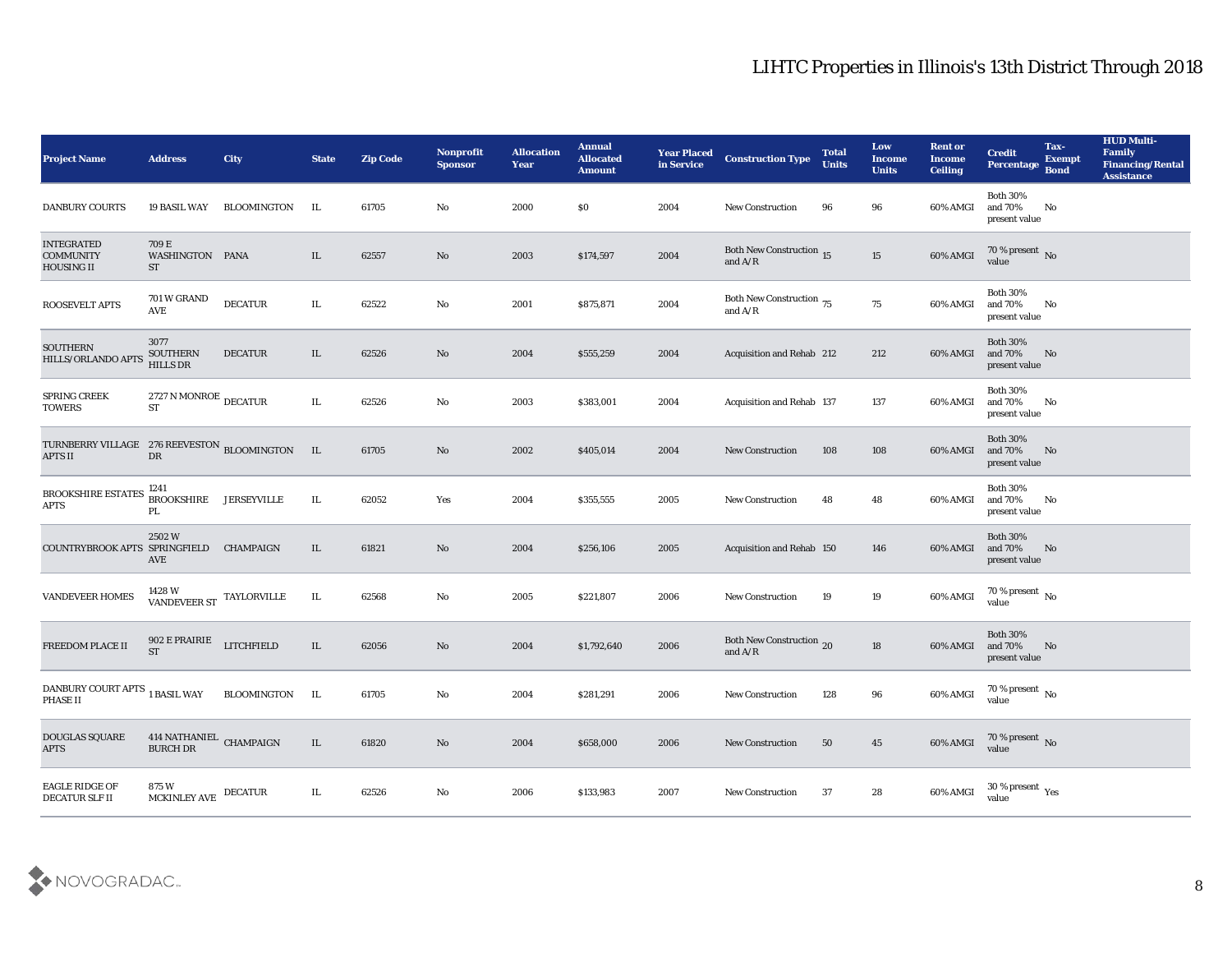| <b>Project Name</b>                                                      | <b>Address</b>                                 | City          | <b>State</b> | <b>Zip Code</b> | <b>Nonprofit</b><br><b>Sponsor</b> | <b>Allocation</b><br><b>Year</b> | <b>Annual</b><br><b>Allocated</b><br><b>Amount</b> | <b>Year Placed</b><br>in Service | <b>Construction Type</b>  | <b>Total</b><br><b>Units</b> | Low<br><b>Income</b><br><b>Units</b> | <b>Rent or</b><br><b>Income</b><br><b>Ceiling</b> | <b>Credit</b><br>Percentage                 | Tax-<br><b>Exempt</b><br><b>Bond</b> | <b>HUD Multi-</b><br>Family<br><b>Financing/Rental</b><br><b>Assistance</b> |
|--------------------------------------------------------------------------|------------------------------------------------|---------------|--------------|-----------------|------------------------------------|----------------------------------|----------------------------------------------------|----------------------------------|---------------------------|------------------------------|--------------------------------------|---------------------------------------------------|---------------------------------------------|--------------------------------------|-----------------------------------------------------------------------------|
| <b>FLORIDA HOUSE</b>                                                     | $1502$ E FLORIDA $\,$ URBANA AVE               |               | $\rm IL$     | 61802           | No                                 | 2006                             | \$296,224                                          | 2007                             | Acquisition and Rehab 120 |                              | 119                                  | 60% AMGI                                          | <b>Both 30%</b><br>and 70%<br>present value | No                                   |                                                                             |
| SUNNYCREST MANOR                                                         | $1805$ S COTTAGE $\:$ URBANA GROVE AVE         |               | IL           | 61801           | No                                 | 2006                             | \$243,290                                          | 2007                             | Acquisition and Rehab 101 |                              | 99                                   | 60% AMGI                                          | <b>Both 30%</b><br>and 70%<br>present value | No                                   |                                                                             |
| TIMBERLAKE ESTATES 2423 TAYLOR                                           |                                                | SPRINGFIELD   | IL           | 62703           | Yes                                | 2005                             | \$677,643                                          | 2007                             | <b>New Construction</b>   | 67                           | 60                                   | 60% AMGI                                          | $70\,\%$ present $\,$ No value              |                                      |                                                                             |
| <b>WABASH CROSSING</b><br>RENTAL PHASE II                                | 1084 N MLK DR DECATUR                          |               | IL           | 62521           | No                                 | 2005                             | \$1,500,000                                        | 2007                             | <b>New Construction</b>   | 175                          | 175                                  | 60% AMGI                                          | $70\,\%$ present $\,$ No value              |                                      |                                                                             |
| LINCOLN TOWERS & BL ROOSEVELT                                            | 202 S<br>AVE                                   | BLOOMINGTON   | IL           | 61701           | No                                 | 2005                             | \$295,416                                          | 2007                             | Acquisition and Rehab 101 |                              | 100                                  | 60% AMGI                                          | <b>Both 30%</b><br>and 70%<br>present value | No                                   |                                                                             |
| ROUND BARN MANOR F 200 W JOHN ST CHAMPAIGN                               |                                                |               | IL           | 61820           | No                                 | 2007                             | \$447,412                                          | 2007                             | Acquisition and Rehab 156 |                              | 156                                  | 50% AMGI                                          | <b>Both 30%</b><br>and 70%<br>present value | No                                   |                                                                             |
| EAGLE RIDGE OF DECAL MCKINLEY AVE DECATUR                                |                                                |               | IL           | 62526           | $\mathbf{N}\mathbf{o}$             | 2001                             | \$385,519                                          | 2007                             | <b>New Construction</b>   | 76                           | 76                                   | 60% AMGI                                          | <b>Both 30%</b><br>and 70%<br>present value | No                                   |                                                                             |
| EVERGREEN PLACE - LI $_{\text{AVE}}^{630 \text{ S}}$ ILLINOIS LITCHFIELD |                                                |               | IL.          | 62056           | No                                 | 2006                             | \$248,531                                          | 2008                             | <b>New Construction</b>   | 69                           | 52                                   | 60% AMGI                                          | 70 % present $\,$ No $\,$<br>value          |                                      |                                                                             |
| <b>HERITAGE PLACE AT</b><br><b>LAKESHORE APTS</b>                        | 1035 S MAIN ST DECATUR                         |               | IL           | 62521           | $\mathbf{N}\mathbf{o}$             | 2006                             | \$659,236                                          | 2008                             | <b>New Construction</b>   | 80                           | 68                                   | 60% AMGI                                          | $70\,\%$ present $\,$ No value              |                                      |                                                                             |
| <b>NEHEMIAH HOMES</b>                                                    | 2009 E KANSAS<br><b>ST</b>                     | SPRINGFIELD   | IL           | 62703           | No                                 | 2006                             | \$344,029                                          | 2008                             | <b>New Construction</b>   | 20                           | 20                                   | 60% AMGI                                          | $70\,\%$ present $\,$ No value              |                                      |                                                                             |
| <b>HAWKLAND ESTATES</b>                                                  | 907 HAWKLAND $_{\rm CARROLLTON}$<br><b>ST</b>  |               | IL           | 62016           | Yes                                | 2006                             | \$276,518                                          | 2008                             | <b>New Construction</b>   | 20                           | 20                                   | 60% AMGI                                          | 70 % present No<br>value                    |                                      |                                                                             |
| <b>TIMBERLAKE</b><br><b>SUPPORTIVE LIVING</b>                            | 2521<br>EMPOWERMEN SPRINGFIELD<br>T RD         |               | IL           | 62703           | $\mathbf {No}$                     | 2006                             | \$524,562                                          | 2009                             | New Construction          | 60                           | 48                                   | 60% AMGI                                          | $70\,\%$ present $\,$ No value              |                                      |                                                                             |
| <b>CRYSTAL VIEW</b><br><b>TOWNHOMES</b>                                  | $102\to \mathrm{STEBBINS}$<br>${\rm D}{\rm R}$ | <b>URBANA</b> | $\rm IL$     | 61801           | $\mathbf {No}$                     | 2007                             | \$1,392,235                                        | 2010                             | New Construction          | 70                           | 67                                   | 60% AMGI                                          | $70\,\%$ present $\,$ No value              |                                      |                                                                             |

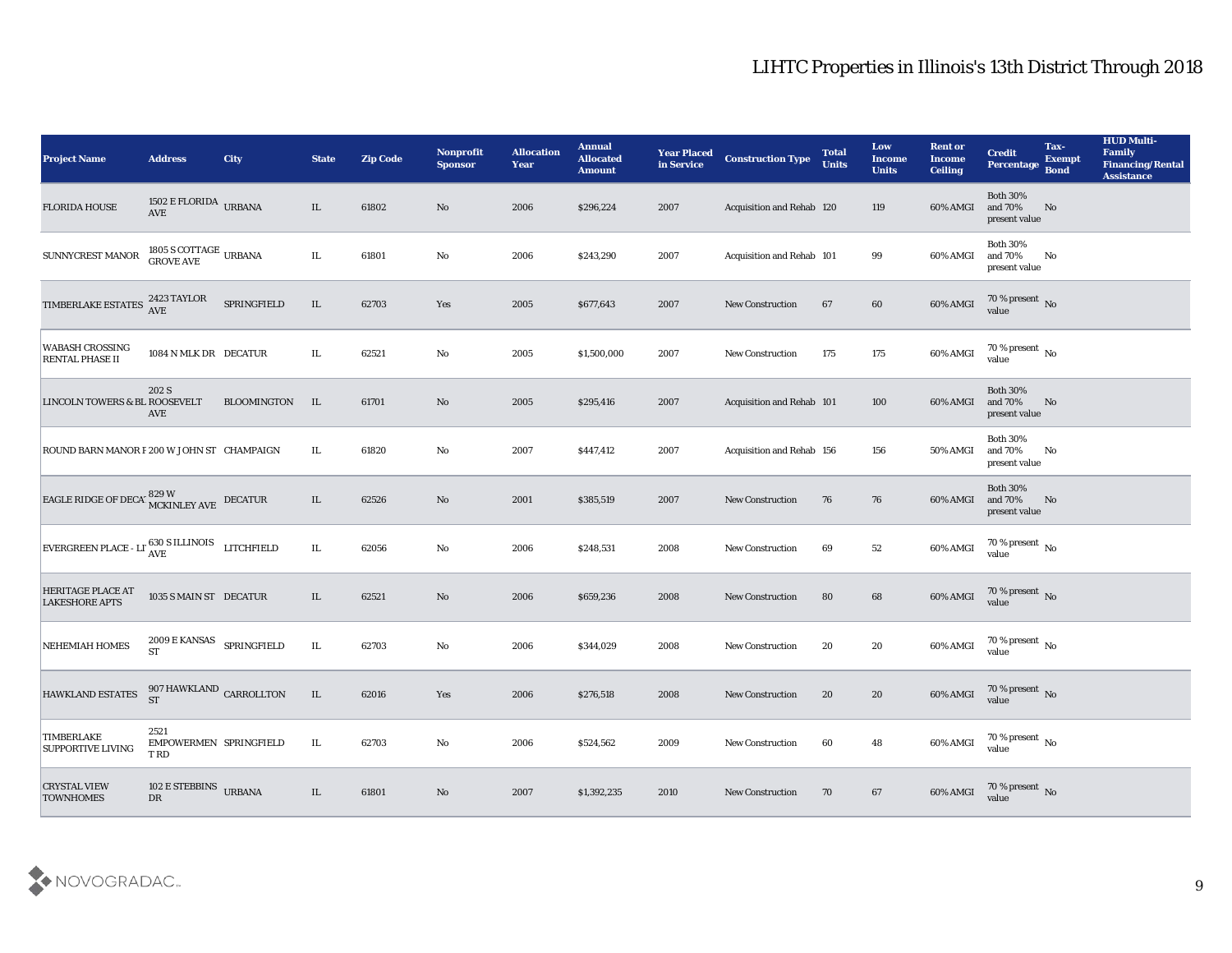| <b>Project Name</b>                          | <b>Address</b>                                       | <b>City</b>        | <b>State</b> | <b>Zip Code</b> | Nonprofit<br><b>Sponsor</b> | <b>Allocation</b><br><b>Year</b> | <b>Annual</b><br><b>Allocated</b><br><b>Amount</b> | <b>Year Placed<br/>in Service</b> | <b>Construction Type</b>                    | <b>Total</b><br><b>Units</b> | Low<br><b>Income</b><br><b>Units</b> | <b>Rent or</b><br><b>Income</b><br><b>Ceiling</b> | <b>Credit</b><br>Percentage                 | Tax-<br><b>Exempt</b><br><b>Bond</b> | <b>HUD Multi-</b><br>Family<br><b>Financing/Rental</b><br><b>Assistance</b> |
|----------------------------------------------|------------------------------------------------------|--------------------|--------------|-----------------|-----------------------------|----------------------------------|----------------------------------------------------|-----------------------------------|---------------------------------------------|------------------------------|--------------------------------------|---------------------------------------------------|---------------------------------------------|--------------------------------------|-----------------------------------------------------------------------------|
| <b>BERKSHIRES</b>                            | 1121 E 1500 N RD TAYLORVILLE                         |                    | IL           | 62568           | No                          | 2008                             | \$322,256                                          | 2010                              | <b>New Construction</b>                     | 24                           | 24                                   | 60% AMGI                                          | $70\,\%$ present $\,$ No value              |                                      |                                                                             |
| NEHEMIAH HOMES II                            | $2133$ E $$\sf{LRINGF}$ LAWRENCE AVE $$\sf{SPRINGF}$ |                    | $\rm IL$     | 62703           | $\mathbf{N}\mathbf{o}$      | 2008                             | \$566,571                                          | 2010                              | <b>New Construction</b>                     | 30                           | 30                                   | 60% AMGI                                          | $30\,\%$ present $\,$ No value              |                                      |                                                                             |
| <b>WILLOW HEIGHTS</b><br><b>APTS</b>         | 1460 E<br>WELLINGTON DECATUR<br><b>WAY</b>           |                    | IL           | 62526           | No                          | 2007                             | \$237,210                                          | 2010                              | Acquisition and Rehab 64                    |                              | 63                                   | 60% AMGI                                          | <b>Both 30%</b><br>and 70%<br>present value | No                                   |                                                                             |
| <b>LEXINGTON FARMS</b><br><b>SUBDIVISION</b> | 1190<br>LEXINGTON DR JERSEYVILLE                     |                    | $\rm IL$     | 62052           |                             | 2009                             | \$7,715                                            | 2011                              | Not Indicated                               | 32                           | 32                                   |                                                   | Not<br>Indicated                            |                                      |                                                                             |
| <b>MANOR AT</b><br><b>JERSEYVILLE GLEN</b>   | 1241 S LIBERTY<br><b>ST</b>                          | <b>JERSEYVILLE</b> | IL           |                 |                             | 2007                             | \$2,245,000                                        | 2011                              | Not Indicated                               | 50                           | 30                                   |                                                   | Not<br>Indicated                            |                                      |                                                                             |
| <b>OXFORD HOUSE</b>                          | 2700 N<br>MONROE ST                                  | <b>DECATUR</b>     | IL           | 62526           |                             | 2011                             | \$648,673                                          | 2012                              | Not Indicated                               | 156                          | 141                                  |                                                   | Not<br>Indicated                            |                                      |                                                                             |
| <b>HAMILTON ON THE</b><br>PARK               | 1208 N WRIGHT $\,$ URBANA<br>ST                      |                    | $\rm IL$     | 61801           |                             | 2012                             | \$669,945                                          | 2013                              | Not Indicated                               | 36                           | 36                                   |                                                   | Not<br>Indicated                            |                                      |                                                                             |
| <b>PHOENIX TOWERS</b><br><b>APTS</b>         | 202 W LOCUST<br><b>ST</b>                            | BLOOMINGTON IL     |              | 61701           |                             | 2012                             | \$452,669                                          | 2013                              | Not Indicated                               | 158                          | 158                                  |                                                   | Not<br>Indicated                            |                                      |                                                                             |
| <b>EDEN SUPPORTIVE</b><br><b>LIVING</b>      | 222 N STATE ST CHAMPAIGN                             |                    | IL           | 61820           |                             | 2012                             | \$808,400                                          | 2014                              | Not Indicated                               | 150                          | 142                                  |                                                   | Not<br>Indicated                            |                                      |                                                                             |
| <b>WOODLAND TOWERS</b>                       | 304 306 PINE<br><b>LAKE RD</b>                       | COLLINSVILLE       | IL.          | 62234           |                             | 2016                             | \$328,450                                          | 2017                              | Both New Construction $_0$<br>and $\rm A/R$ |                              | 99                                   |                                                   | $30\,\%$ present $\,$ No value              |                                      | Yes                                                                         |

127 Projects Reported

Location: Illinois's 13th District (Congressional District, 116th)